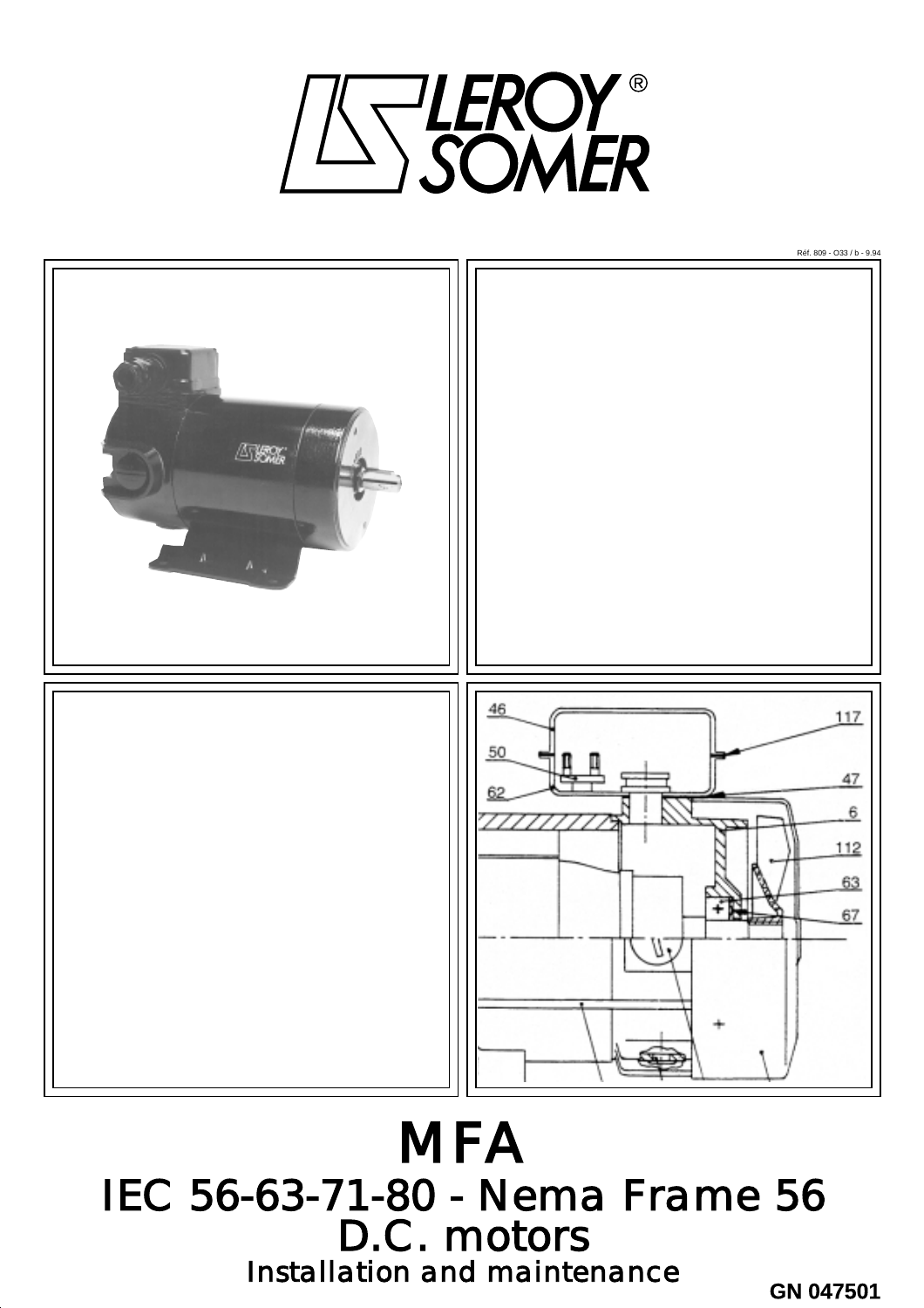

# **COMMISSIONING**

- Before starting, **check the motor power supply**.

- Ensure this supply is adjusted to provide a current which does not exceed a limiting starting current of 1.5 times the nominal current indicated on the plate.

**NB** : This limit takes into account the most difficult operating conditions (single phase rectified supply via mixed bridge without inductance). In the most favourable conditions (additional inductance, transistorised supply, etc) higher values can be used in consultation with LEROY-SOMER.

- Check that :

- The characteristics specified on the identification plate correspond with those required.
- The rotor turns freely by hand. It should not stick or catch at any point.
- Pulleys or jointing sleeves should be balanced to correspond to the motor balancing. Check the letter on the shaft end if appropriate.
- The motor shaft is aligned with the driven machine, depending on the degree of play allowed by the chosen connection.
- The drive belt tension is correct, if appropriate (too high a tension can overload the bearings).

**NB** : Where the environment contains no elements likely to adversely affect correct motor operation (penetrating water, airborne dust particles, etc), the user may leave open the hole under the brush holder end flange, so that dust from the brushes can drop out naturally (remove plug 122).

## **WARNING**

During continuous operation at full load, the motor housing can reach a high surface temperature : AVOID ANY RISK OF CONTACT WITH PARTS OF THE BODY.

# **CONNECTION**

Cables and connectors must be the correct size for the current.



Be particularly careful when screwing on the terminal nuts (if done incorrectly, this could cause overheating).

# **SERVICING**

#### **BRUSHES**

- Check the degree of wear at regular intervals. 1<sup>st</sup> inspection : after 100 hours operation
	- 2<sup>nd</sup> inspection : after 300 hours operation

3<sup>rd</sup> inspection : according to service interval table for the particular application.

- The length of each brush should never be less than :

 $MFA 56 - MFA 63 - MFA 71 = 6 mm$ 

Nema Frame  $56 = 6$  mm

 $MFA 80 = 13 mm$ 

At each regular inspection, or at least every 500 hours, clean the whole motor (armature and commutator : interior and exterior, stator). First remove the plugs, then blow dry compressed air through the motor.

If the brushes need replacing, change the complete assembly. Only use brushes which are approved by LEROY-SOMER. After installation in their casing, new brushes should always be run in.

## **COMMUTATOR**

When new, the surface is shiny, and coppercoloured. After a few hours of operation, a dark shiny tinge appears over the surface of the commutator, known as the patina. This micro-layer of copper oxide mixed with brush particles forms a



Patina

coating which protects the commutator. This is quite normal and a sign of correct operation.

- After replacing the brushes, you are advised to dismantle the motor completely in order to clean and inspect the state of the commutator.

- If the commutator is misshapen, scratched or badly worn, it should be removed for machining.

- Machining involves rotating the commutator and remilling the mica, and should only be carried out by a qualified mechanic.

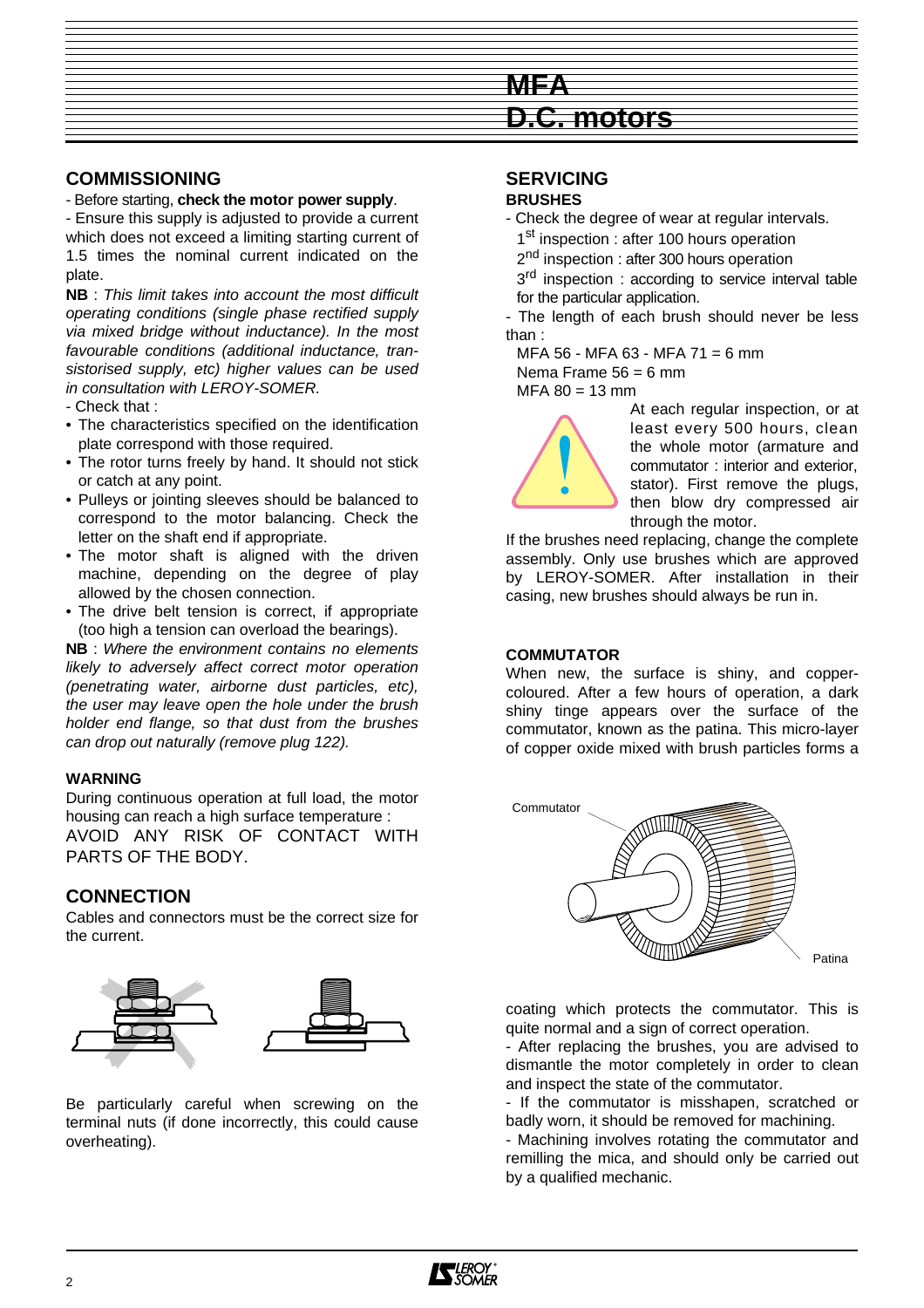

#### **MECHANICAL PARTS**

- The ball bearings are permanently lubricated and do not require any maintenance.

- Any mechanical parts which may have been damaged should be replaced according to the parts list (see pages 4 to 7).

**- All orders for spare parts should specify the motor type and serial number (for the MFA 80, this is engraved on the frame near the identification plate).**

#### **DISMANTLING**

MFA motors can be dismantled without damaging the magnets.

- Switch off the motor and disconnect it from the machine.

- Mark the frame **(take care not to knock it** and break the magnets) with the angle of the brush holder endshield in relation to the housing. This position represents the brush adjustment deadline (to assist correct reassembly).

- Open the terminal box and mark the cables.

- Remove the motor cables.

- Remove brush retaining cap 394 and brushes 21 from their housing.

- Remove fan cover 72 (Nema frame 56, MFA 80).

- Remove fan 112 (Nema frame 56, MFA 80).

- Unscrew tie-rods 199 in order to separate drive endshield 7 and brush holder endshield 6 from the frame.

- Dislodge brush holder endshield 6 from its spigot.

- Remove drive endshield by pushing from the shaft end.

- Remove armature 1 from the shaft end, taking care to avoid damaging the magnets.

- Finally, remove any parts which need changing. **NB :** we recommend that the bearings are replaced whenever the motor is dismantled.

## **REASSEMBLY**

Clean all parts carefully, with dry compressed air (maximum 2 bars) for electrical parts; with white spirit or similar for mechanical parts.

- Perform the dismantling operations in reverse order.

- Once assembly is complete, ensure that the shaft rotates freely when turned by hand.

- If the angle of the non-drive endshield was not marked, take care to align the brushes correctly with respect to the housing.

- Switch on the motor and test operation.

- Reconnect the motor to the power terminals as marked before dismantling. Connect the motor to the machine according to the instructions in the commissioning section.

# **CONNECTION DIAGRAM**



Direction of rotation seen from shaft end

## **ELECTRICAL FAULTS**

| <b>SYMPTOM</b>                                                                                                                                            | <b>CAUSE</b>                                                                     | <b>REMEDY</b>                                                                            |  |
|-----------------------------------------------------------------------------------------------------------------------------------------------------------|----------------------------------------------------------------------------------|------------------------------------------------------------------------------------------|--|
| Rated speed lower<br>or higher than usual tolerances<br>$(\pm 15\% \text{ of rated speed})$                                                               | Partial demagnetisation<br>of magnets, usually after                             | Replace the stator, which<br>will have to be returned to the<br>factory and remagnetised |  |
| Unusually high current at rated torque                                                                                                                    | overcurrent                                                                      |                                                                                          |  |
| Commutator:<br>traces of flashover, damage to metal,<br>scratches, out-of-round                                                                           | Power supply fault:<br>• Not operated under correct<br>conditions<br>• Vibration | • Check power supply<br>• Check type of use<br>• Repair the commutator*                  |  |
| On reassembly<br>Different speed in one<br>incorrect indexing of housing<br>direction compared with<br>in relation to brush holder endshield<br>the other |                                                                                  | Realign the motor                                                                        |  |

\* Repair of the commutator should be undertaken by a qualified repairer, particularly the remilling of the mica.

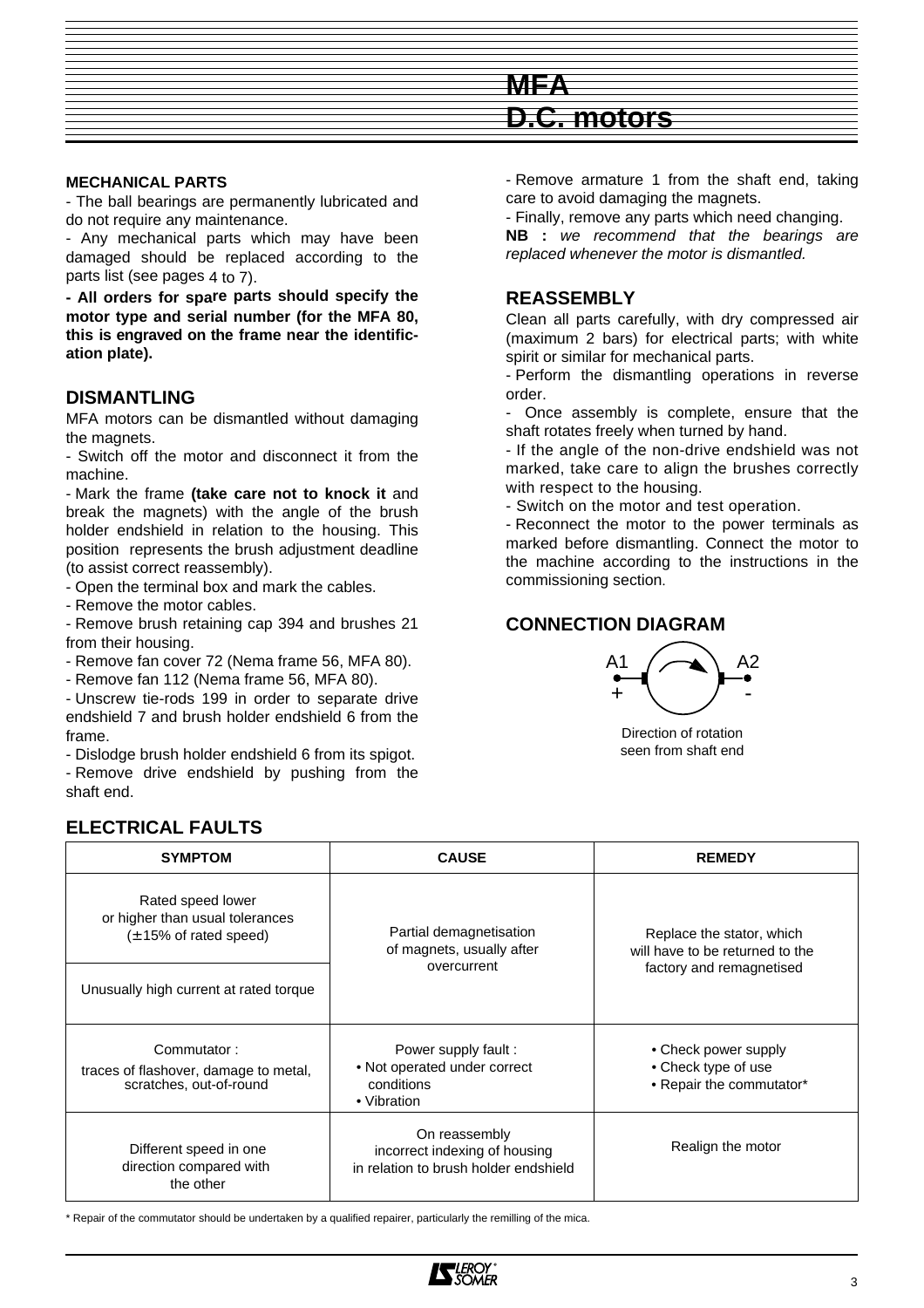# **MFA 56 RANGE**

## **SPARE PARTS LIST**

When ordering, please specify : Type of motor Serial number

## **RECOMMENDED SPARE PARTS**

- Set of brushes

## **IDENTIFICATION PLATE**

**D.C. motors**

**MFA**



**PART LIST**



| No. | Qty | <b>DESCRIPTION</b>                    | No. | Qty | <b>DESCRIPTION</b>  |
|-----|-----|---------------------------------------|-----|-----|---------------------|
|     |     | Armature                              | 157 |     | Feet                |
| 6   |     | Complete brush holder endshield       | 199 | 2   | Tie-rods            |
|     |     | Drive endshield                       | 288 |     | Endshield cover     |
| 14  |     | Field magnet                          | 394 | 2   | Brush retaining cap |
| 21  | 2   | <b>Brushes</b>                        |     |     |                     |
| 39  | 2   | External retaining ring               |     |     |                     |
| 46  |     | Terminal box cover                    |     |     |                     |
| 47  |     | Seal (between frame and terminal box) |     |     |                     |
| 50  |     | <b>Terminal block</b>                 |     |     |                     |
| 63  |     | Rear ball bearing                     |     |     |                     |
| 64  |     | Internal retaining ring               |     |     |                     |
| 66  |     | Front ball bearing                    |     |     |                     |
| 67  |     | Spring washer                         |     |     |                     |
| 122 |     | Inspection plug                       |     |     |                     |

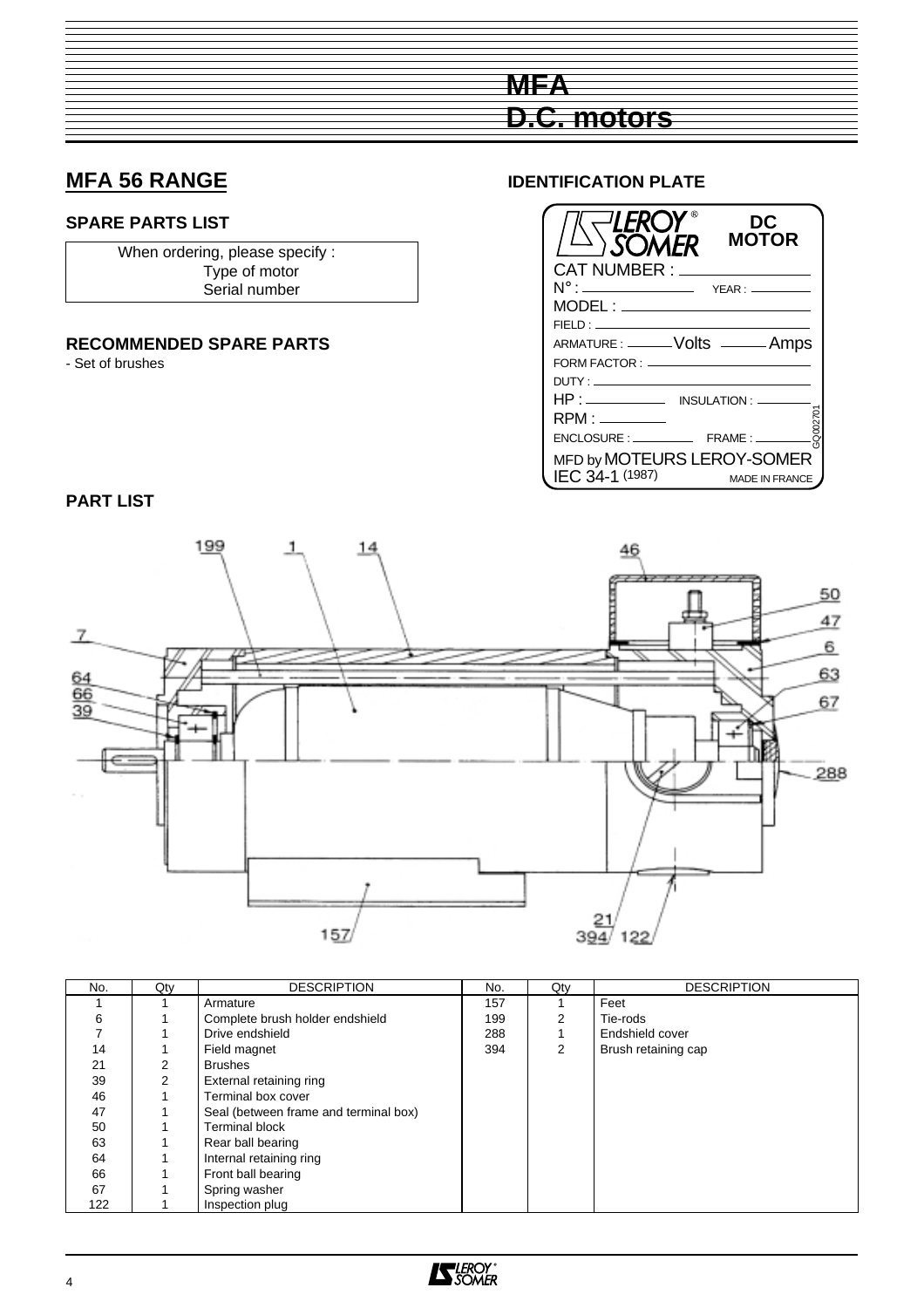# **MFA D.C. motors**

# **MFA 63 - MFA 71 RANGE**

# **SPARE PARTS LIST**

When ordering, please specify : Type of motor Serial number

# **RECOMMENDED SPARE PARTS**

- Set of brushes

## **IDENTIFICATION PLATE**



## **PART LIST**



| No. | Qty    | <b>DESCRIPTION</b>                    | No. | Qty           | <b>DESCRIPTION</b>         |
|-----|--------|---------------------------------------|-----|---------------|----------------------------|
|     |        | Armature                              | 117 |               | Seal of terminal box cover |
| 6   |        | Complete brush holder endshield       | 122 |               | Inspection plug            |
|     |        | Drive endshield                       | 157 |               | Feet                       |
| 14  |        | Field magnet                          | 192 | 2             | <b>Screws</b>              |
| 21  | 2      | <b>Brushes</b>                        | 199 | 2             | Tie-rods                   |
| 39  | $\ast$ | External retaining ring               | 288 |               | Endshield cover            |
| 46  |        | Terminal box cover                    | 394 | $\mathcal{P}$ | Brush retaining cap        |
| 47  |        | Seal (between frame and terminal box) |     |               |                            |
| 50  |        | <b>Terminal block</b>                 |     |               |                            |
| 62  |        | <b>Terminal box</b>                   |     |               |                            |
| 63  |        | Rear ball bearing                     |     |               |                            |
| 64  |        | Internal retaining ring               |     |               |                            |
| 66  |        | Front ball bearing                    |     |               |                            |
| 67  |        | Spring washer                         |     |               |                            |

✷ Different quantities depending on the type of motor

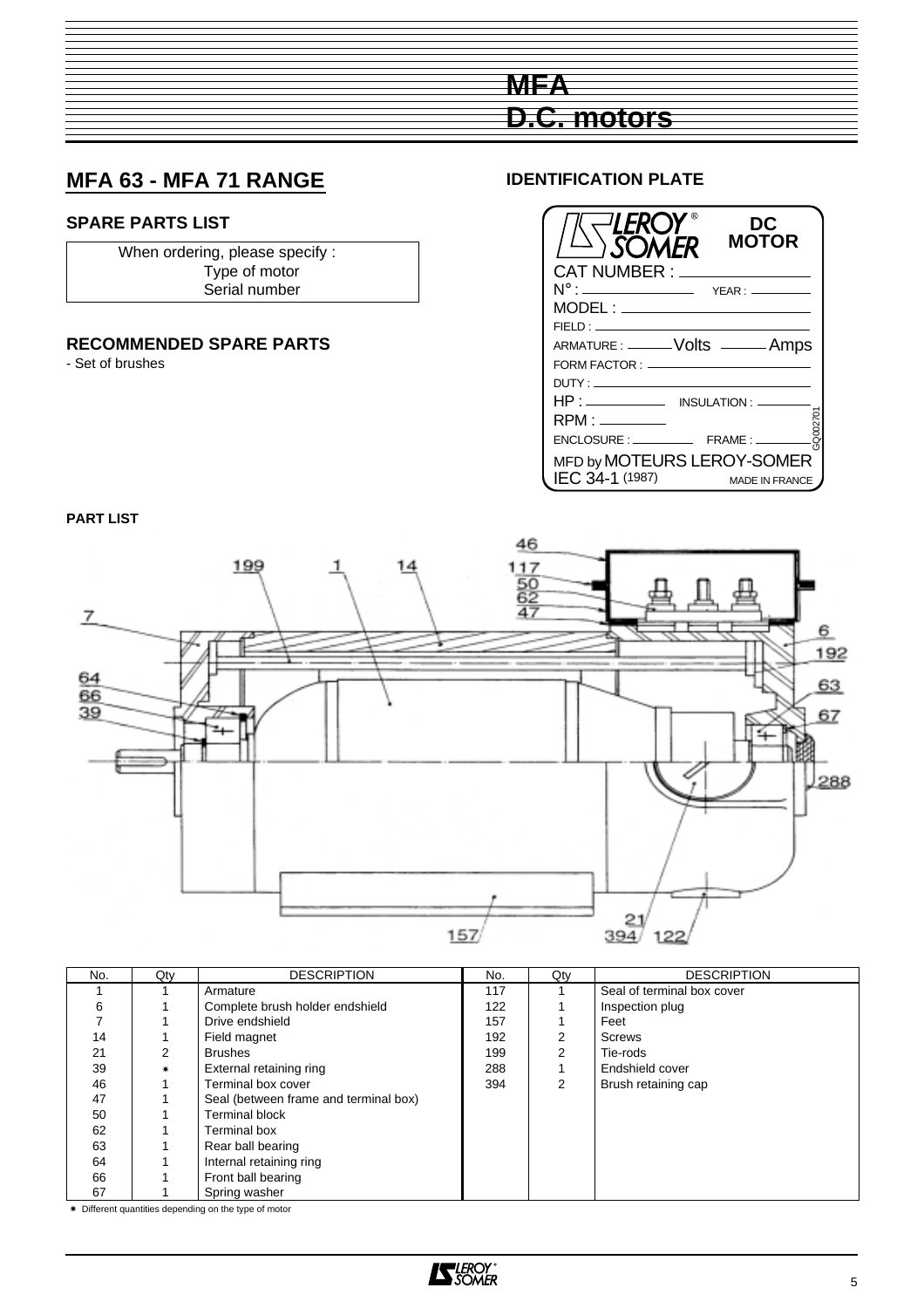

# **Nema FRAME 56 RANGE**

# **SPARE PARTS LIST**

When ordering, please specify : Type of motor Serial number

## **RECOMMENDED SPARE PARTS**

- Set of brushes

## **IDENTIFICATION PLATE**



# **PART LIST**



| No. | Qty | <b>DESCRIPTION</b>              | No. | Qty | <b>DESCRIPTION</b>  |
|-----|-----|---------------------------------|-----|-----|---------------------|
|     |     | Armature                        | 157 |     | Feet                |
| 6   |     | Complete brush holder endshield | 192 | 2   | Screws              |
|     |     | Drive endshield                 | 199 | 2   | Tie-rods            |
| 14  |     | Field magnet                    | 200 | 4   | Fixing screws       |
| 21  | 2   | <b>Brushes</b>                  | 394 | 2   | Brush retaining cap |
| 46  |     | Terminal box cover              |     |     |                     |
| 55  |     | Cable gland                     |     |     |                     |
| 62  |     | Terminal box                    |     |     |                     |
| 63  |     | Rear ball bearing               |     |     |                     |
| 66  |     | Front ball bearing              |     |     |                     |
| 67  |     | Spring washer                   |     |     |                     |
| 72  |     | Fan cover                       |     |     |                     |
| 112 |     | Fan                             |     |     |                     |
| 117 |     | Seal (terminal box cover)       |     |     |                     |